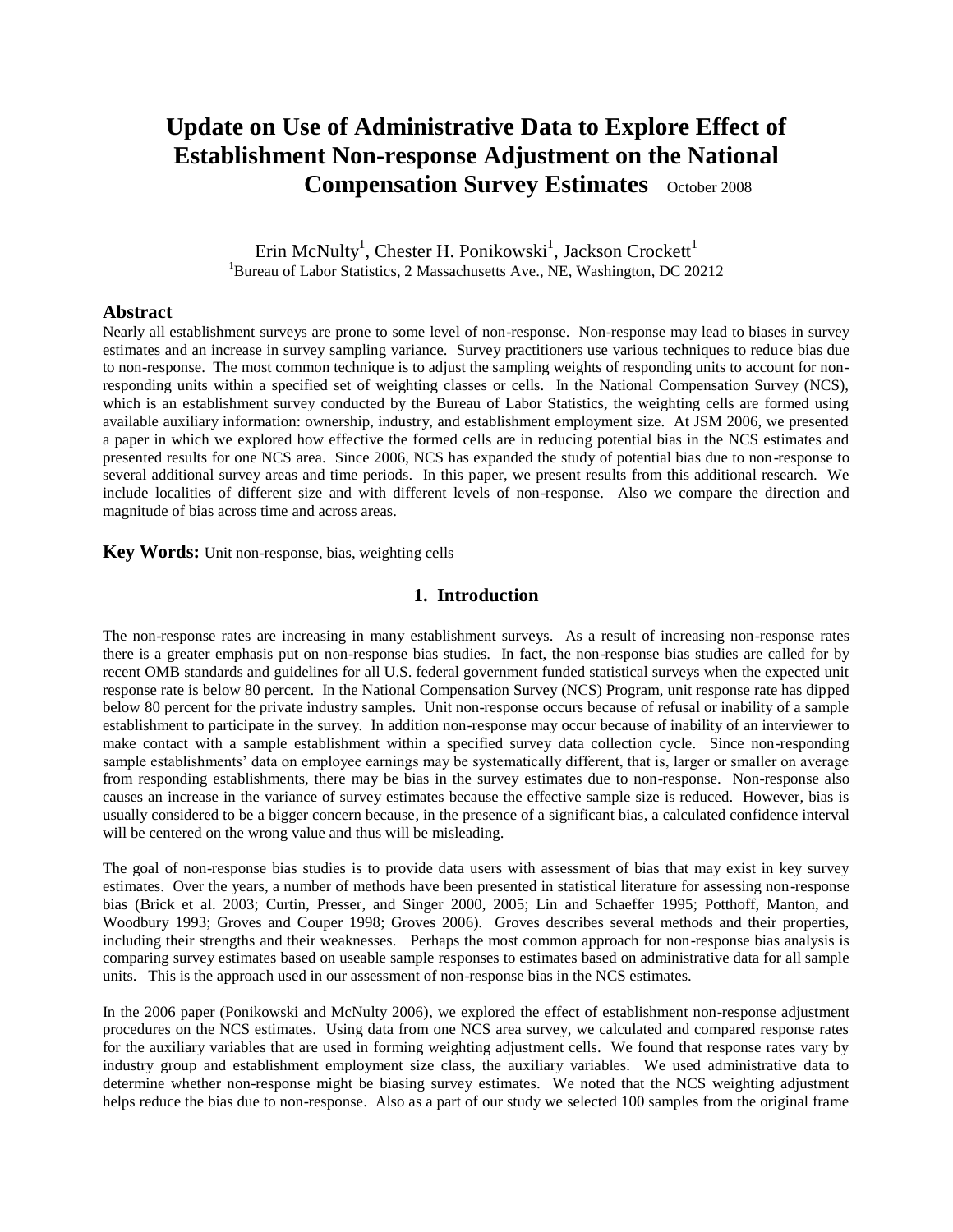and then calculated the ratio of the bias to the standard deviation to assess the effect of bias on the accuracy of average monthly earnings estimates. We found that the effect of non-response bias on the accuracy of estimates is usually negligible. However the study was limited to one NCS sample area and time period.

In this paper we explore further the effect of non-response adjustment on estimates in the NCS. We examine data from other survey areas and time periods. We include three more areas of different size and with different levels of nonresponse. We compare the direction and magnitude of bias across time and across the four areas. We provide a brief description of the NCS in Section 2; present empirical analysis and results in Section 3; and state our conclusion and propose issues for further research in Section 4.

### **2. Description of the National Compensation Survey**

The NCS is an establishment survey of wages and salaries and employer-provided benefits conducted by the Bureau of Labor Statistics (BLS). It is used to produce three general types of survey outputs: the Employer Cost Index (ECI), employee benefits data, and locality wage data. The ECI is a series of national indexes that track quarterly and annual changes in wages and benefit costs along with quarterly cost level information on the cost per hour worked of each component of compensation. The employee benefits data includes the incidence and provisions of benefit plans and is published once a year. The locality wage data include annual publication of occupational wages for a sample of localities, census divisions, and for the nation as a whole. All state and local governments and private sector industries, except for farms and private households, are covered in the survey. All employees are covered except the selfemployed.

The BLS Quarterly Census of Employment and Wages (QCEW) serves as the sampling frame for the NCS survey and was used as the administrative data for this study. The QCEW is created from State Unemployment Insurance (UI) files of establishments, which are obtained through the cooperation of the individual state agencies.

The integrated NCS sample consists of five rotating replacement sample panels. Each of the five sample panels will be in sample for five years before being replaced by a new panel selected annually from the most current frame. The NCS sample is selected using a three-stage stratified design with probability proportionate to employment sampling at each stage. The first stage of sample selection is a probability sample of areas; the second stage is a probability sample of establishments within sampled areas; and the third stage is a probability sample of occupations within sampled areas and establishments.

The samples used in this analysis were selected from an NCS sample of 152 areas based on the Office of Management and Budget (OMB) 1994 area definitions. In 2003 OMB released a new set of area definitions. The new area definitions define a set of Core Based Statistical Areas (CBSA) and designate the remaining geographical areas as outside CBSA counties. The outside CBSA areas for NCS sampling purposes are usually clusters of adjacent counties, not single counties. The NCS has selected a new sample of areas using the 2003 OMB definitions which is in the process of replacing the current set of primary sampling units (PSUs) over the next few years. A more detailed description of the NCS sample design is provided in Chapter 8 of Handbook of Methods available from the BLS website: www.bls.gov.

The NCS locality wage program collects wage data for a sample of occupations within sampled establishments. During the initial interview or update interview, some sample establishments refuse to provide or are unable to provide wage data. This results in establishment or unit non-response. Ignoring the establishment non-response could result in substantial bias in estimates and incorrect variance estimates.

In our study, we used the administrative and NCS private industry sample data from the Chicago Consolidated Metropolitan Statistical Area and the Orlando, San Antonio, and San Diego Metropolitan Areas from 2001 to 2005. The definitions of these areas are provided in the 1997 BLS Handbook of Methods. The administrative data provided us with auxiliary variables as well as data on establishment earnings and employment. The administrative data are available approximately nine months after the reference date for the quarterly data collection. The NCS data provided the sample size allocated to private industry in the Chicago, Orlando, San Antonio, and San Diego areas and the distribution of NCS non-respondents among industries and establishment size classes within these areas. The nonrespondents in the NCS are establishments that do not provide any earnings data. The useable establishments are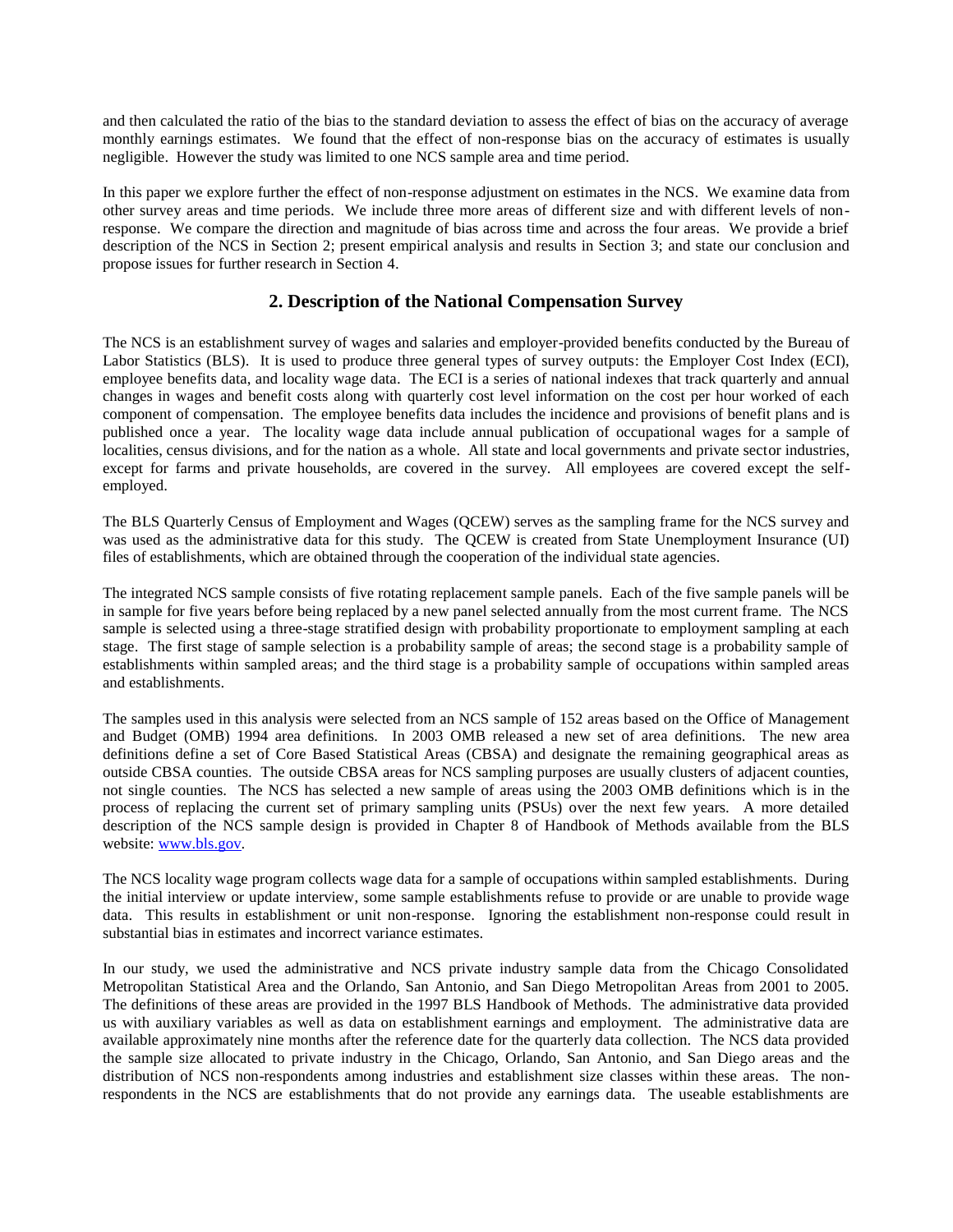establishments with earnings data for at least one sampled occupation. The in-scope sample sizes for each area and time period studied are shown in Table 1, below. The sample sizes include both usable and refusal units, but exclude establishments that could not be matched with current administrative data.

| Area    | Year | <b>Units</b> | Area        | Year | <b>Units</b> |
|---------|------|--------------|-------------|------|--------------|
| Chicago | 2001 | 665          | San Antonio | 2001 | 189          |
|         | 2002 | 737          |             | 2002 | 197          |
|         | 2003 | 807          |             | 2003 | 209          |
|         | 2004 | 812          |             | 2004 | 204          |
|         | 2005 | 916          |             | 2005 | 221          |
| Orlando | 2001 | 216          | San Diego   | 2001 | 415          |
|         | 2002 | 211          |             | 2002 | 409          |
|         | 2003 | 246          |             | 2003 | 479          |
|         | 2004 | 248          |             | 2004 | 536          |
|         | 2005 | 206          |             | 2005 | 458          |

#### **Table 1. In-scope Sample Sizes**

#### **3. Empirical Analysis and Results**

To investigate the effect of establishment non-response adjustment on NCS estimates, we studied data from four NCS areas – Chicago, Orlando, San Antonio, and San Diego – between 2001 and 2005. For each of the twenty area-year samples, we used administrative data to calculate average earnings for the entire NCS sample, for useable establishments, and for non-responding establishments. We also conducted a simulation study for each area and time period using the administrative data.

We first assessed how well NCS adjustments for non-response compensate for data lost to establishment non-response. We matched the NCS sample establishments with units on the administrative data file and extracted their earnings and employment information from the file. The earnings data on the administrative file are available at the establishment level only. We calculated average monthly earnings for the respondents, the non-respondents, and the total sample. The initial sample weights were used in the calculations of estimates. The total sample estimates simulate estimates that might be produced if NCS had no non-response; the average earnings for respondents simulate estimates that might be obtained if no non-response adjustment is done to account for the non-respondents. In addition, we calculated average earnings for respondents using initial sample weights that were adjusted for non-respondents using current weighting adjustment cells and procedures. Collapsing of cells was done using the NCS collapse pattern when adjustment factor was greater than 4.0 within a cell. These estimates simulate published estimates. The area-wide results are presented in Table 2, attached at the end of paper.

The Total Sample estimate was less than the estimate for the Responding Sample without Weights Adjusted for Nonresponse in fourteen of the twenty samples (see Table 2), reflecting lower average wages for nonrespondents in these samples. After non-response adjustment, the Total Sample estimate was less than the estimate for the Responding Sample with Weights Adjusted for Non-response in fifteen of the twenty samples. In most samples, non-response adjustment did not mask the effect of the non-respondents; the difference between the Total and Responding Sample estimates remained negative (or positive) in all but three of the twenty samples. In all five Orlando samples, Responding Sample estimates were greater than the Total Sample estimate both before and after nonresponse adjustment. Other areas had mixed results.

The difference between the Total and Responding Sample estimates after non-response was smaller than the difference between the Total and Responding Sample estimates before non-response in thirteen of the twenty samples. This shows that non-response adjustment improved the Responding Sample estimate in these samples. For example, in Chicago-2002, the Total Sample estimate of \$3,948.62 was larger than the Responding Sample by \$284.47 (7.2% of full-sample estimate) when estimates were calculated using unadjusted respondent data, but the difference decreased to \$207.37 (5.3% of full-sample estimate) after the weights were adjusted for nonresponse.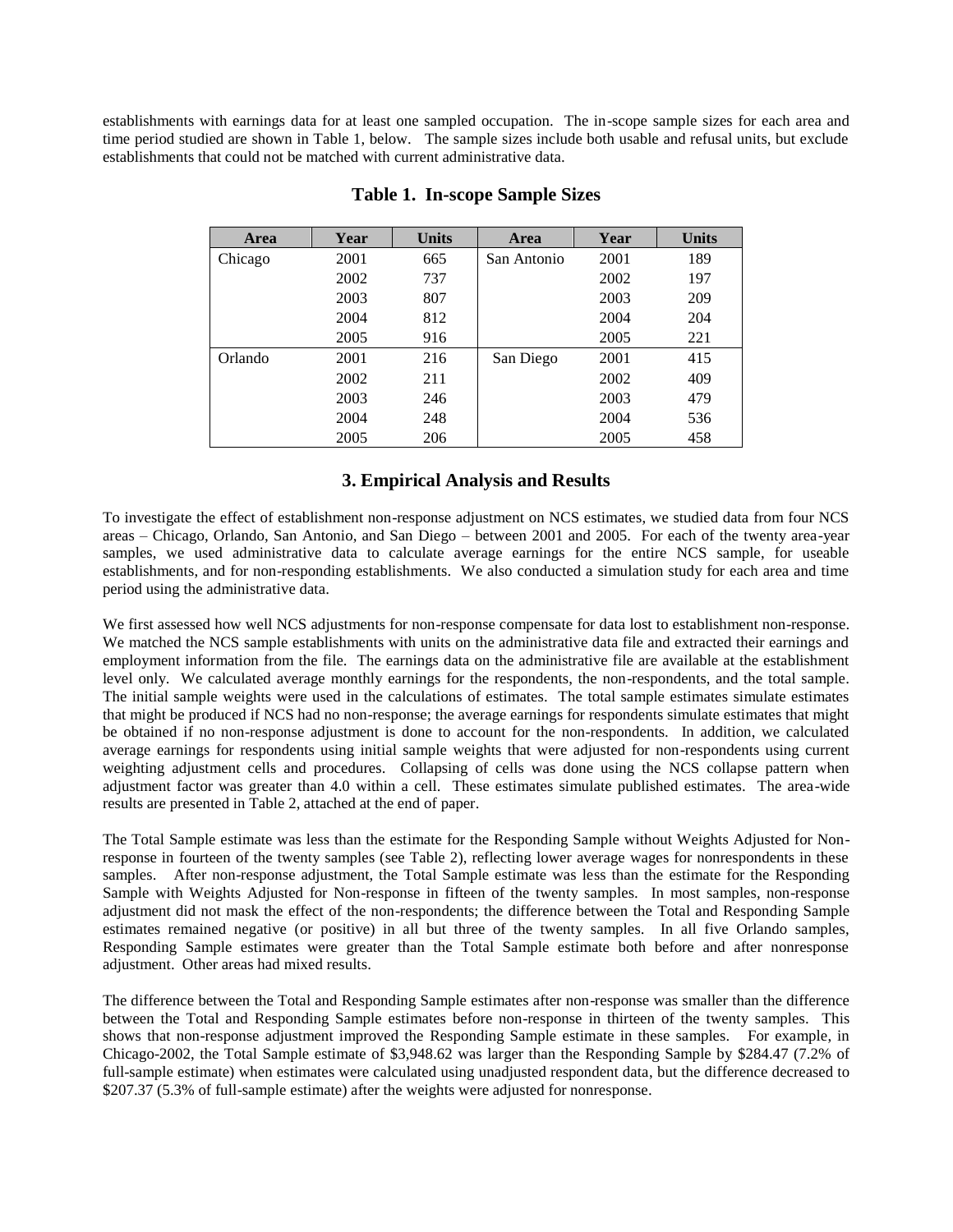The difference between the Total and Responding Sample estimates were usually less than 10% of the Total Sample estimate. The largest difference as a percentage of the Total Sample estimate before non-response adjustment was 11.5% in Orlando-2001, where the Responding Sample estimate of \$2,867.14 was \$295.72 greater than the Total Sample estimate. After non-response adjustment, the largest difference was 9.9% in Orlando-2003, where the Responding Sample estimate was \$284.01 greater than the Total Sample estimate of \$2,871.32.

The results show that non-response error in NCS samples varies in magnitude and direction. It is also largely affected by area; Orlando showed more non-response error than the other three areas. Sample size also seems to be related to the amount of error, since the areas with larger samples (Chicago and San Diego, see Table 1) in general had less bias than the areas with smaller samples (Orlando and San Antonio). Adjusting weights for nonresponse does not always bring estimates closer to the full-sample estimates, though it did bring (or keep) error below 10% of the full-sample estimate in all samples.

The amount of bias in estimated average earnings for each area and time period cannot be determined from a single sample. To measure the amount of bias in the average earnings estimates of an area-year NCS sample, we drew a total of 100 samples of the same size and same industry composition as the NCS sample. These samples were taken from the frame corresponding to the same area and year as the NCS sample; this frame is also the administrative source of the wages and employment figures summarized in Table 2. For each sample, a response set was obtained by using the current NCS sample response rates within each non-response adjustment cell. The non-respondents within each nonresponse adjustment cell were assigned at random. Under missing at random assumption the bias is expected to be negligible. However, in our study the random assignments did not assure negligible bias because non-response cells were collapsed when the non-response adjustment factor exceeded the maximum factor of 4.0.

We generated two sets of estimates using the respondent data. In the first set we used the initial sample establishment weight, and in the second set we used the initial sample establishment weight adjusted for non-response. The sample weight adjustment was done using the current NCS weight adjustment procedures and cells that have five size classes. When the adjustment factor exceeded 4.0 within a cell, the collapsing of cells was done using the NCS collapse pattern.

The variances for each sample were computed using balanced repeated replication (BRR) methodology. For a detailed description of the BRR methodology see Wolter (1985). Re-weighting for nonresponse was not re-done for each replicate, following NCS procedures.

The formulas used to calculate the amount of bias in average earnings and ratios of bias to standard deviation are as follows:

$$
B_{d} = E(\overline{y}_{dr}) - E(\overline{y}_{d}) = \overline{Y}_{dr} - \overline{Y}_{d}
$$

$$
r_{d} = |B_{d}| / \sigma_{d}
$$

where,

 $B_d$  is the bias in average earnings for domain d

 $E(\overline{y}_{dr})$  is the expected value of average earnings of respondents in domain d over the 100 samples

 $E(\overline{y}_d)$  is the expected value of average earnings of the total sample in domain d over the 100 samples

*Y dr* is the average earnings of respondents in domain d

*Y <sup>d</sup>* is the average earnings in domain d

 $r<sub>d</sub>$  is the ratio of the bias to standard deviation in domain d

*d* is the standard deviation for the average earnings in domain d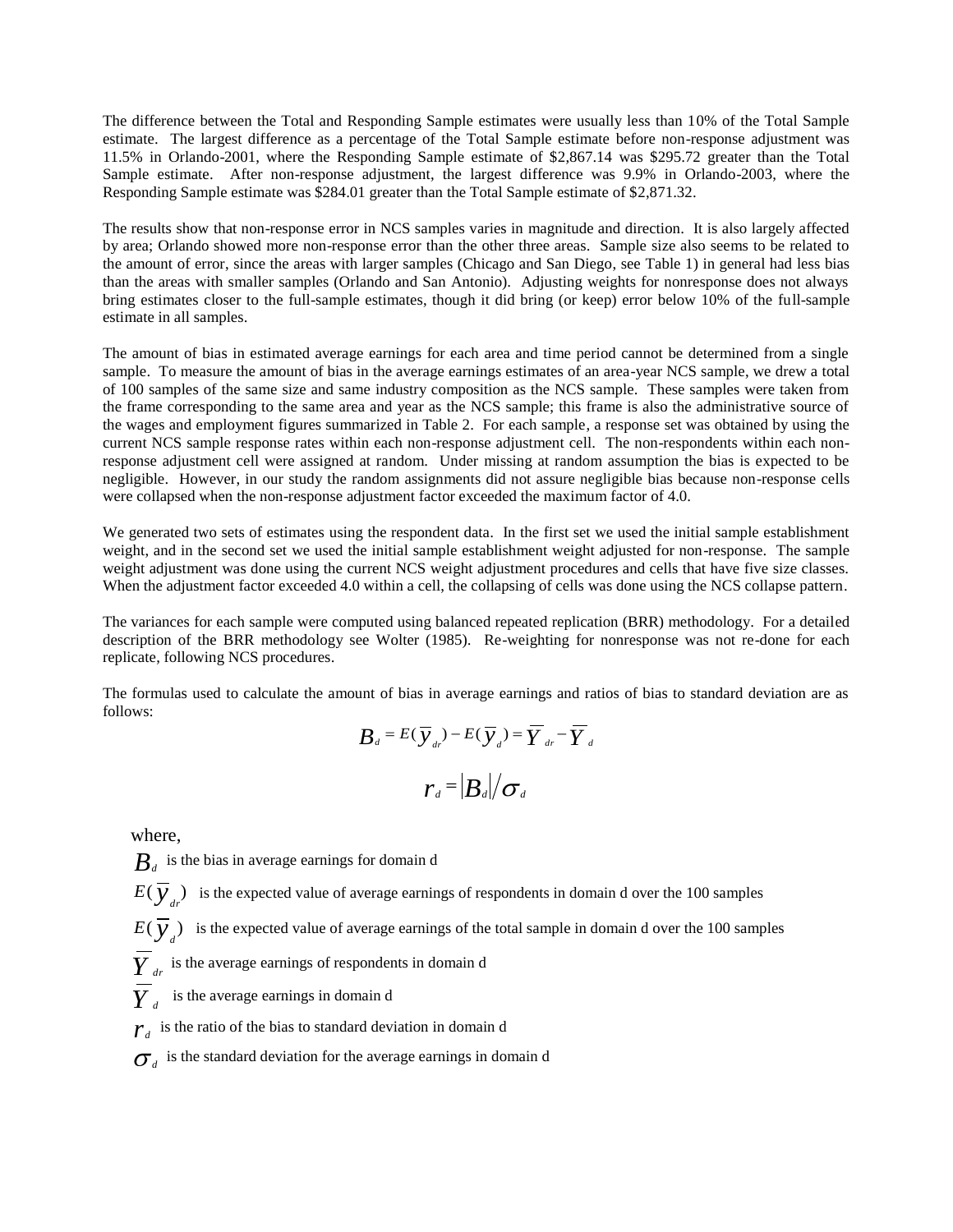The results, averaged over the 100 samples for each area-year survey, are displayed in Table 3 (attached at the end of paper).

The results show that, as with the NCS sample, the amount of bias varies in magnitude and direction, but survey area is the source of the most notable pattern. The bias of the Responding Sample without Weights Adjusted for Nonresponse was greater than the bias of Responding Sample with Weights Adjusted for Non-response for ten of the twenty samples (see Table 3). However, the bias increased in four of the five Chicago time periods and four of the five Orlando time periods, indicating that non-response adjustment was less effective in these areas. The survey area seems to have an effect on the amount of bias that remains after weights are adjusted for non-response.

To determine the effect of bias on the accuracy of estimates, we calculated the ratio,  $r_d$ , defined above, for each

industry group estimate. Cochran (1953) points out that the effect of bias on accuracy of an estimate is negligible if the bias is less than one tenth of the standard deviation of the estimate. A ratio between 0.1 and 0.2 is considered to have a modest impact on accuracy of an estimate. The calculated ratios are presented in Table 4.

#### **Table 4. Ratio of the Bias to the Standard Deviation by Areas and Year in Adjustment for Non-response**

| Area    | Year | $r_{d}$ | Area             | Year | $r_{d}$ |
|---------|------|---------|------------------|------|---------|
| Chicago | 2001 | 0.02    | San Antonio      | 2001 | 0.02    |
|         | 2002 | 0.21    |                  | 2002 | 0.06    |
|         | 2003 | 0.34    |                  | 2003 | 0.06    |
|         | 2004 | 0.51    |                  | 2004 | 0.10    |
|         | 2005 | 0.23    |                  | 2005 | 0.07    |
| Orlando | 2001 | 0.26    | <b>San Diego</b> | 2001 | 0.14    |
|         | 2002 | 0.26    |                  | 2002 | 0.04    |
|         | 2003 | 0.06    |                  | 2003 | 0.09    |
|         | 2004 | 0.28    |                  | 2004 | 0.04    |
|         | 2005 | 0.75    |                  | 2005 | 0.08    |

The ratios are above 0.2 in four of the five Chicago time periods and four of the five Orlando time periods. The ratios are under 0.1 in four of the five San Antonio time periods and four of the five San Diego time periods, and those not less than 0.1 are less than 0.2. The survey area seems to have a large effect on the impact of the observed bias.

#### **4. Conclusion and Issues for Further Research**

In this study, we have explored whether establishment non-response might be biasing the NCS survey estimates. We used administrative data from the Chicago, Orlando, San Antonio, and San Diego survey areas to calculate average earnings for responding units, non-responding units, and the entire NCS sample in those areas. We noted that the NCS weighting adjustment usually helps reduce the bias due to non-response; the industry and employment size class are powerful auxiliary variables in treating non-response.

We selected 100 samples from the original frame and then calculated the ratio of the bias to the standard deviation to assess the effect of bias on the accuracy of average monthly earnings estimates. We noted that the effect of bias on the accuracy of estimates is usually negligible.

In our further research we would like to explore using other methods for assessing potential non-response bias in our earnings estimates. In particular we would like to use response rate comparisons across industry and establishment size, comparisons to similar estimates from other sources, and comparisons of respondent estimates from early cooperators with those from final respondent data set.

We would like to continue to extend this study to other survey areas and time periods. We plan to continue to include localities of different size and with different levels of non-response. We plan to continue to compare the direction and magnitude of the bias across time and across areas. If it turns out that there are some more consistent trends, then there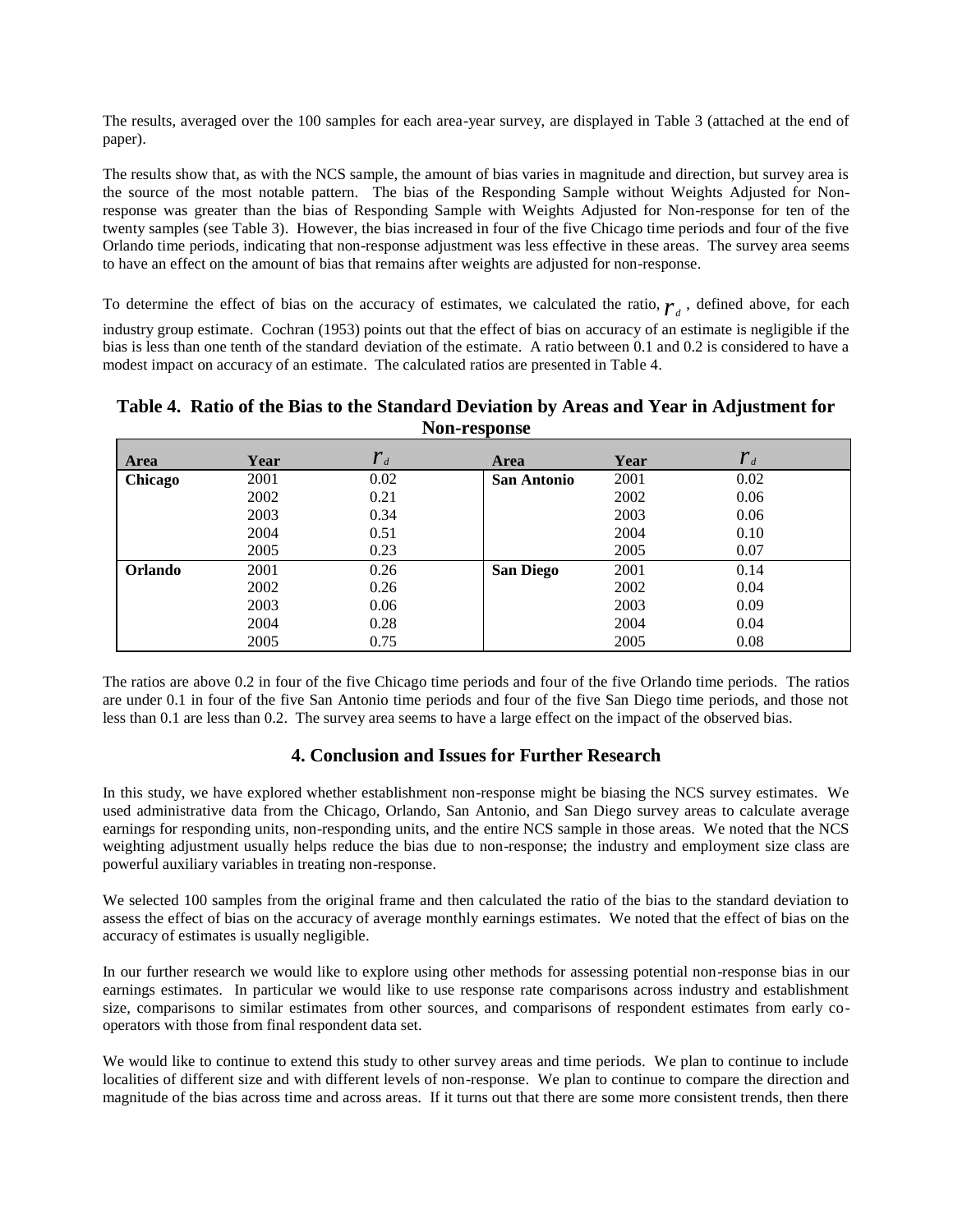may be justification for making a non-response bias adjustment. We would still like to perform some evaluation of coverage of confidence intervals. We would also like to investigate whether there are any other auxiliary variables that may be useful in reducing bias due to non-response. In particular, we would like to explore whether using average monthly wage as an auxiliary variable would lend strength to re-weighting procedures. In addition, we would like to investigate the current criteria used for collapsing weighting adjustment cells. As part of this work we would like to determine whether requiring a minimum number of responding establishments within weighting adjustment cells has an impact on bias and variance of estimates. Also, we would like to explore using both the magnitude of the weight adjustment factor and number of responding units in the criteria for collapsing weighting adjustment cells.

#### **References**

*BLS Handbook of Methods* (Bulletin 2490, April 1997), Washington, D.C.: Bureau of Labor Statistics, 57-67.

- Brick, M.J., Ferraro, D., Strickler, T., and Rauch, C. (2003), *No. 8: 2002 NSAF Response Rates.* Washington, DC: Urban Institute. Available online at http://www.urban.org/UploadedPDF/900692\_Methodology\_8.pdf
- Cochran, William G. (1953), *Sampling Techniques,* New York: John Wiley & Sons, Inc.
- Curtin, R., Presser, S., and Singer, E. (2000), "The Effects of Response Rate Changes on the Index of Consumer Sentiment," *Public Opinion Quarterly* 64:413-28.

Ernst, L.R., Guciardo, C., Ponikowski, C.H., and Tehonica, J. (2002), "Sample Allocatio and Selection for the National Compensation Survey," *Proceedings of the Section on Survey Research Methods,* Washington, D.C.: American Statistical Association.

Groves, R. and Couper, M. (1998), *Nonresponse in Household Interview Surveys.* New York: John Wiley.

- Groves, R.M. (2006), "Nonresponse Rates and Nonresponse Bias in Household Surveys," *Public Opinion Quarterly*, Vol.70, No.5, Special Issue, pp. 646-675.
- Kalton, G., and Kasprzyk, D. (1982), "Imputing for Missing Survey Responses," *Proceedings of the Survey Research Methods Section,* Washington, D.C.: American Statistical Association, 22-31.
- Lin, I-Fen. And Schaeffer, N. (1995), "Using Survey Participants to Estimate the Impact of Non-participation," *Public Opinion Quarterly* 59:236-58.
- Little, R.J.A., (1986), Missing Data Adjustment in Large Surveys, Journal of Business & Economic Statistics, 6, 287- 296.
- Oh, H. L. and Scheuren, F. J. (1983), Weighting Adjustment for Unit Nonresponse, In W.G. Madow, I. Olkin and D. B. Rubin (editions), *Incomplete Data in Sample Surveys,* Vol. 2, New York: Academic Press.
- Platek, R., and Gray, G.B. (1978), "Nonresponse and Imputation," *Survey Methodology,* 4, 144-177.
- Ponikowski, C.H., and McNulty, E.E. (2006), "Use of Administrative Data to Explore Effect of Establishment Nonresponse Adjustment on the National Compensation Survey Estimates," *Proceedings of the Section on Survey Research Methods,* Washington, D.C.: American Statistical Association.
- Potthoff, R., Manton, K., and Woodbury, M. (1993), "Correcting for Nonavailability Bias in Surveys by Weighting Based on Number of Callbacks," *Journal of American Statistical Association* 88:1197-207.
- Rubin, D.B. (1978), "Multiple Imputations in Sample Surveys--A Phenomenological Bayesian Approach to Nonresponse," *Proceedings of the Section on Survey Research Methods,* Washington, D.C.: American Statistical Association, 20-34.
- Rizzo, L., Kalton, G. and Brick, J. M. (1996), A Comparison of Some Weighting Adjustment Methods for Panel Nonresponse, *Survey Methodology,* **22**, 43-53.
- Sarndal, C.E. and Lundstrom, S. (2005), *Estimation in Surveys with Nonresponse,* London: John Wiley & Sons, Inc.
- Sverchkov, M., Dorfman, A. H., Ernst, L.R., Moehrle, T.G., Paben, S. P., and Ponikowski, C.H. (2005), "On Nonresponse Adjustment via Calibration," *Proceedings of the Section on Survey Research Methods*, Washington, D.C.: American Statistical Association.
- Wolter, Kirk M. (1985), *Introduction to Variance Estimation,* New York: Springer-Verlag, Inc.

*Any opinions expressed in this paper are those of the authors and do not constitute policy of the Bureau of Labor Statistics.*

## **Table 2. Average Monthly Earnings Estimates for NCS Responding, Non-responding, and Total Sample by Selected Area and Time Period, Based on 100 Samples**

\_\_\_\_\_\_\_ (2005), "Changes in Telephone Survey Nonresponse Over the Past Quarter Century," *Public Opinion Quarterly* 69:87-98.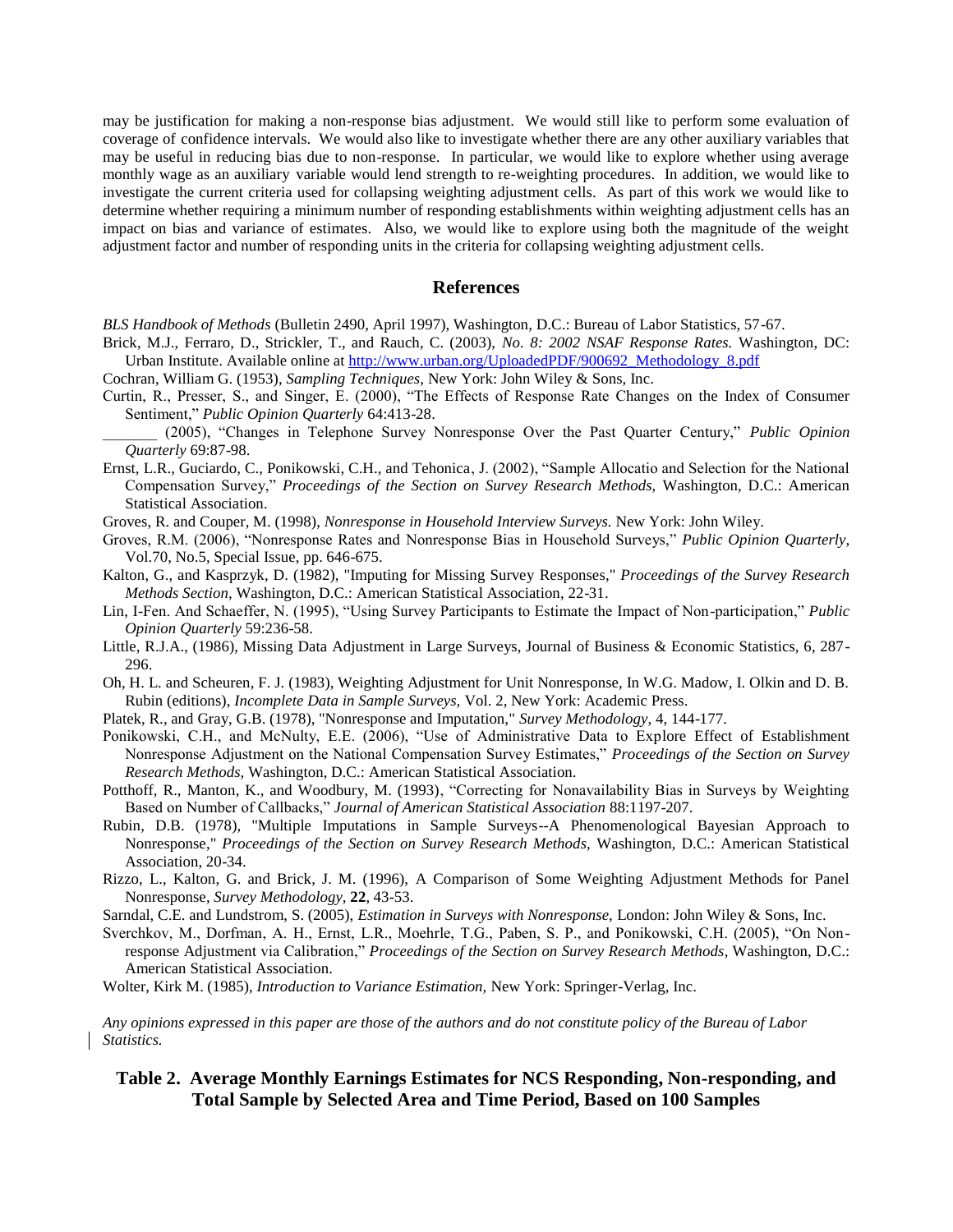| Area        | <b>Time</b><br><b>Period</b> | <b>Total</b><br><b>Sample</b> | <b>Responding</b><br><b>Sample Without</b><br><b>Weights</b> | Non-<br>responding<br><b>Sample</b> | <b>Responding</b><br><b>Sample with</b><br><b>Weights</b> |
|-------------|------------------------------|-------------------------------|--------------------------------------------------------------|-------------------------------------|-----------------------------------------------------------|
|             |                              |                               | <b>Adjusted for</b><br>Non-response                          |                                     | <b>Adjusted for</b><br>Non-response                       |
| Chicago     | 2001                         | \$3,763.48                    | \$3,721.62                                                   | \$3,847.42                          | \$3,815.92                                                |
|             | 2002                         | \$3,948.62                    | \$3,664.15                                                   | \$4,584.01                          | \$3,741.25                                                |
|             | 2003                         | \$3,961.06                    | \$3,909.15                                                   | \$4,074.09                          | \$3,921.84                                                |
|             | 2004                         | \$4,598.48                    | \$4,702.42                                                   | \$4,350.24                          | \$4,761.39                                                |
|             | 2005                         | \$4,509.53                    | \$4,588.02                                                   | \$4,304.58                          | \$4,583.14                                                |
| Orlando     | 2001                         | \$2,571.42                    | \$2,867.14                                                   | \$2,103.82                          | \$2,749.11                                                |
|             | 2002                         | \$2,662.63                    | \$2,941.94                                                   | \$2,113.66                          | \$2,922.70                                                |
|             | 2003                         | \$2,871.32                    | \$3,127.75                                                   | \$2,166.06                          | \$3,155.33                                                |
|             | 2004                         | \$2,787.26                    | \$2,846.79                                                   | \$2,539.36                          | \$2,903.39                                                |
|             | 2005                         | \$2,684.78                    | \$2,742.34                                                   | \$2,453.74                          | \$2,769.60                                                |
| San Antonio | 2001                         | \$2,800.59                    | \$3,017.42                                                   | \$2,248.29                          | \$3,056.68                                                |
|             | 2002                         | \$3,028.62                    | \$3,251.65                                                   | \$2,378.95                          | \$3,169.84                                                |
|             | 2003                         | \$3,140.19                    | \$3,268.18                                                   | \$2,685.05                          | \$3,239.38                                                |
|             | 2004                         | \$3,467.81                    | \$3,652.92                                                   | \$2,853.17                          | \$3,648.53                                                |
|             | 2005                         | \$2,449.77                    | \$2,357.73                                                   | \$3,255.45                          | \$2,414.85                                                |
| San Diego   | 2001                         | \$3,186.65                    | \$3,218.49                                                   | \$3,124.95                          | \$3,209.05                                                |
|             | 2002                         | \$3,367.90                    | \$3,479.64                                                   | \$3,166.55                          | \$3,356.75                                                |
|             | 2003                         | \$3,543.45                    | \$3,606.67                                                   | \$3,418.39                          | \$3,644.03                                                |
|             | 2004                         | \$3,407.08                    | \$3,331.62                                                   | \$3,583.40                          | \$3,391.71                                                |
|             | 2005                         | \$3,492.18                    | \$3,454.20                                                   | \$3,577.85                          | \$3,515.32                                                |